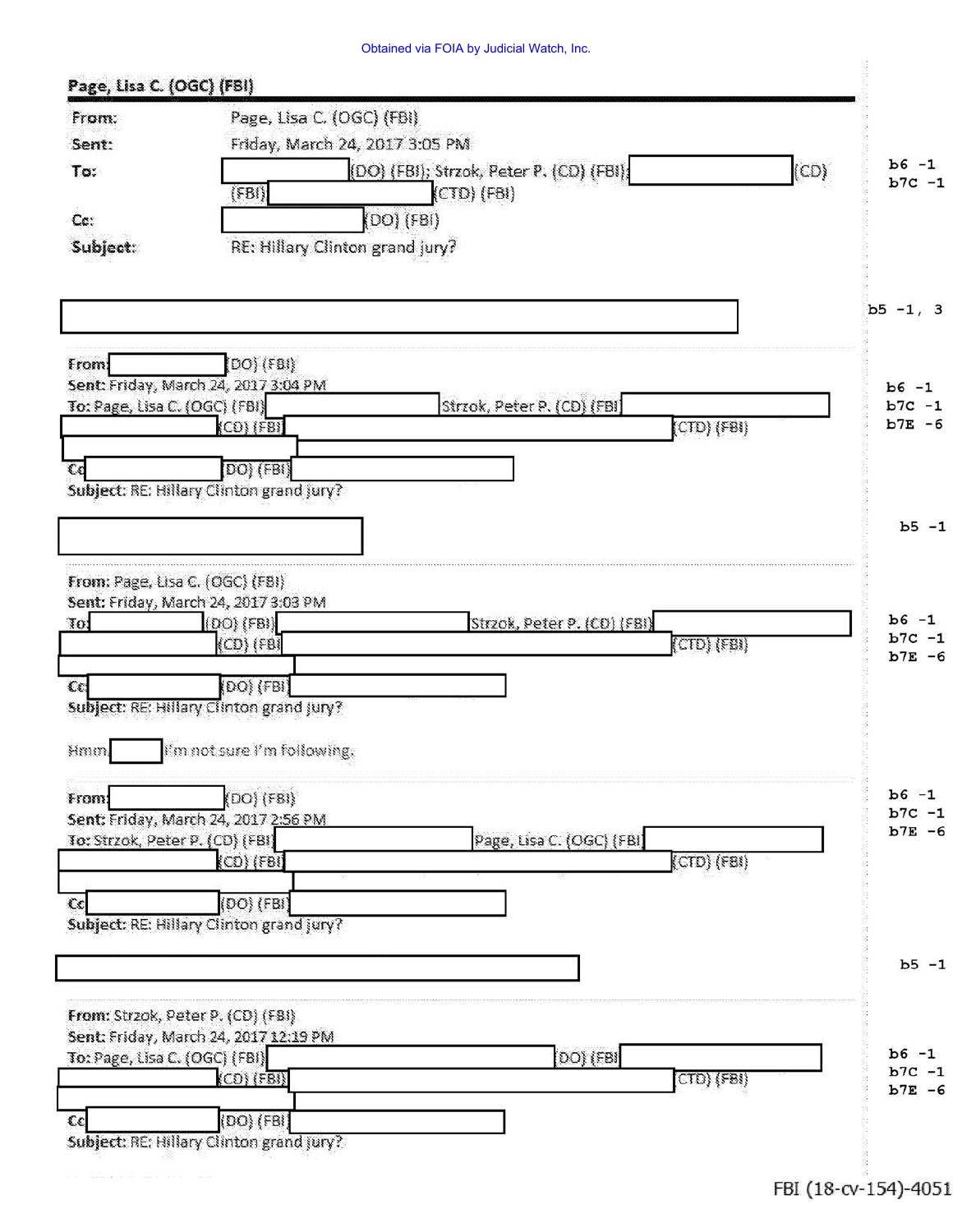| Obtained via FOIA by Judicial Watch, Inc. |  |  |  |  |  |  |
|-------------------------------------------|--|--|--|--|--|--|
|-------------------------------------------|--|--|--|--|--|--|

 $b5 - 1$ 

| From: Page, Lisa C. (OGC) (FBI)                                  |                         |
|------------------------------------------------------------------|-------------------------|
| Sent: Friday, March 24, 2017 12:15 PM                            | $b6 -1$                 |
| $(CD)$ (FBI)<br>[DO] (FBI]<br>To:<br>(CID) (FBI                  | $b7C - 1$               |
| $(DO)$ $(FBI)$<br>$\epsilon$<br>Strzok, Peter P. (CD) (FBI)      | $b7E - 6$               |
|                                                                  |                         |
| Subject: RE: Hillary Clinton grand jury?                         |                         |
| Adding Pete, just to double check my work.                       |                         |
| (DO) (FBI)<br>From                                               | $b6 -1$                 |
| Sent: Friday, March 24, 2017 12:12 PM                            | $b7C -1$<br>$b7E - 6$   |
| $(CD)$ $(FB1)$<br>To: Page, Lisa C, (OGC) (FBI                   |                         |
| $(CTD)$ $(FBI)$<br>(DO) (FBI)<br>$\overline{\mathbb{C}}$         |                         |
| Subject: RE: Hillary Clinton grand jury?                         |                         |
|                                                                  |                         |
| Got it. Thanks very much.                                        |                         |
| From: Page, Lisa C. (OGC) (FBI)                                  |                         |
| Sent: Friday, March 24, 2017 12:12 PM                            | $b6 -1$                 |
| (DO) (FBI)<br>$(CD)$ (FBI)<br>To:<br>СТD) (EBI)                  | $b7C -1$                |
| (DO) (FBI)<br>€d                                                 | $b7E - 6$               |
| Subject: RE: Hillary Clinton grand jury?                         |                         |
|                                                                  |                         |
|                                                                  | $b5 - 1, 3$             |
|                                                                  |                         |
|                                                                  | $b6 -1$                 |
| $(DO)$ $(FB1)$<br>From:<br>Sent: Friday, March 24, 2017 11:11 AM | $b7C -1$                |
| CO(FB)<br>To                                                     | $b7E - 6$<br>CTD) (FBI) |
| Page, Lisa C. (OGC) (FBI                                         |                         |
| (DO) (FBI)<br>Cc                                                 |                         |
| Subject: FW: Hillary Clinton grand jury?                         |                         |
| Hi all,                                                          |                         |
|                                                                  | $b5 - 1$                |
|                                                                  |                         |
| Adding Lisa on this one as well.                                 |                         |
| Thanks                                                           |                         |
|                                                                  |                         |
| From: Zapotosky, Matt                                            |                         |
| Sent: Friday, March 24, 2017 10:17 AM                            | $b6 - 1, 3$             |
| DOI (FBI<br>$DO$ (FBI)<br>Xo.                                    | $b7C -1$<br>$b7E - 6$   |
|                                                                  |                         |
| Subject: Hillary Clinton grand jury?                             |                         |
| Hey<br>and                                                       |                         |
|                                                                  | FBI (18-cv-154)-4052    |
|                                                                  |                         |